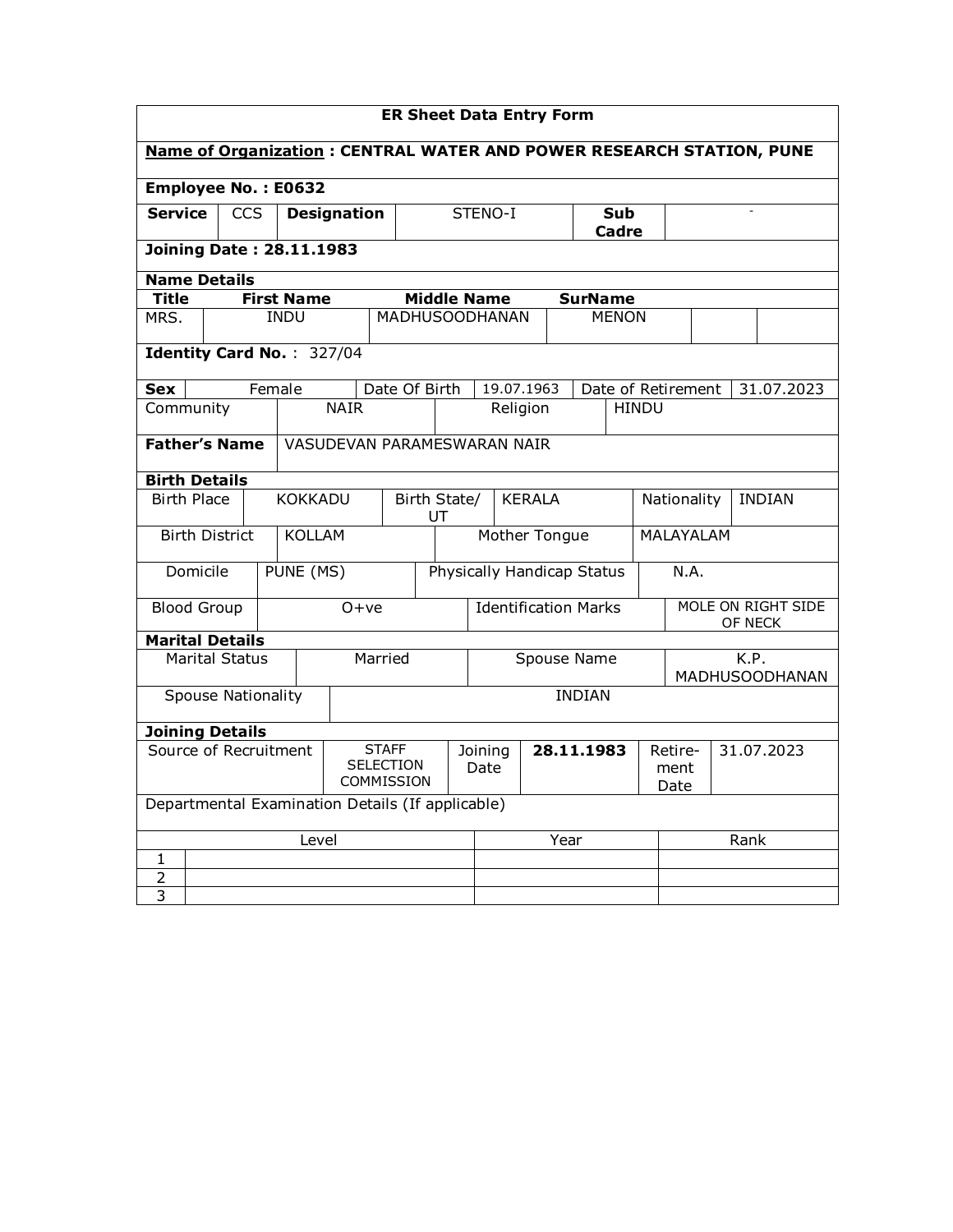| Remarks (if any)            |                  |              |              |              |
|-----------------------------|------------------|--------------|--------------|--------------|
| Languages known             |                  |              |              |              |
|                             | Name of Language | Read         | <b>Write</b> | <b>Speak</b> |
| Indian Languages 1<br>Known | MALAYALAM        | $\checkmark$ | $\checkmark$ | $\checkmark$ |
| $\overline{2}$              | <b>ENGLISH</b>   | $\checkmark$ | $\checkmark$ | $\checkmark$ |
| 3                           | <b>HINDI</b>     | $\checkmark$ | $\checkmark$ | ✓            |
| $\overline{4}$              | MARATHI          | $\checkmark$ | $\times$     | ✓            |
| $\overline{5}$              |                  |              |              |              |
|                             |                  |              |              |              |
| Foreign Languages           |                  |              |              |              |
| Known                       |                  |              |              |              |
| $\overline{2}$              |                  |              |              |              |
| 3                           |                  |              |              |              |

## Details of deputation (if applicable)

| Name of the Office | Post held at that<br>time in parent office | Name of post<br>(selected for<br>deputation | Period of deputation |      |  |
|--------------------|--------------------------------------------|---------------------------------------------|----------------------|------|--|
|                    |                                            |                                             | Since                | From |  |
|                    |                                            |                                             |                      |      |  |

## Details of Foreign Visit

| SI.<br>No. | Place of Visit | Date of<br>visit | Post held at<br>that time | Whether it<br>is a<br>personal or<br>official visit | Details of visit |
|------------|----------------|------------------|---------------------------|-----------------------------------------------------|------------------|
|            |                |                  |                           |                                                     |                  |

## Transfer/Posting Detail (if applicable)

| Place | Period of posting |      |  |  |  |  |
|-------|-------------------|------|--|--|--|--|
|       | Since             | From |  |  |  |  |
|       |                   |      |  |  |  |  |
|       |                   |      |  |  |  |  |
|       |                   |      |  |  |  |  |
|       |                   |      |  |  |  |  |
|       |                   |      |  |  |  |  |